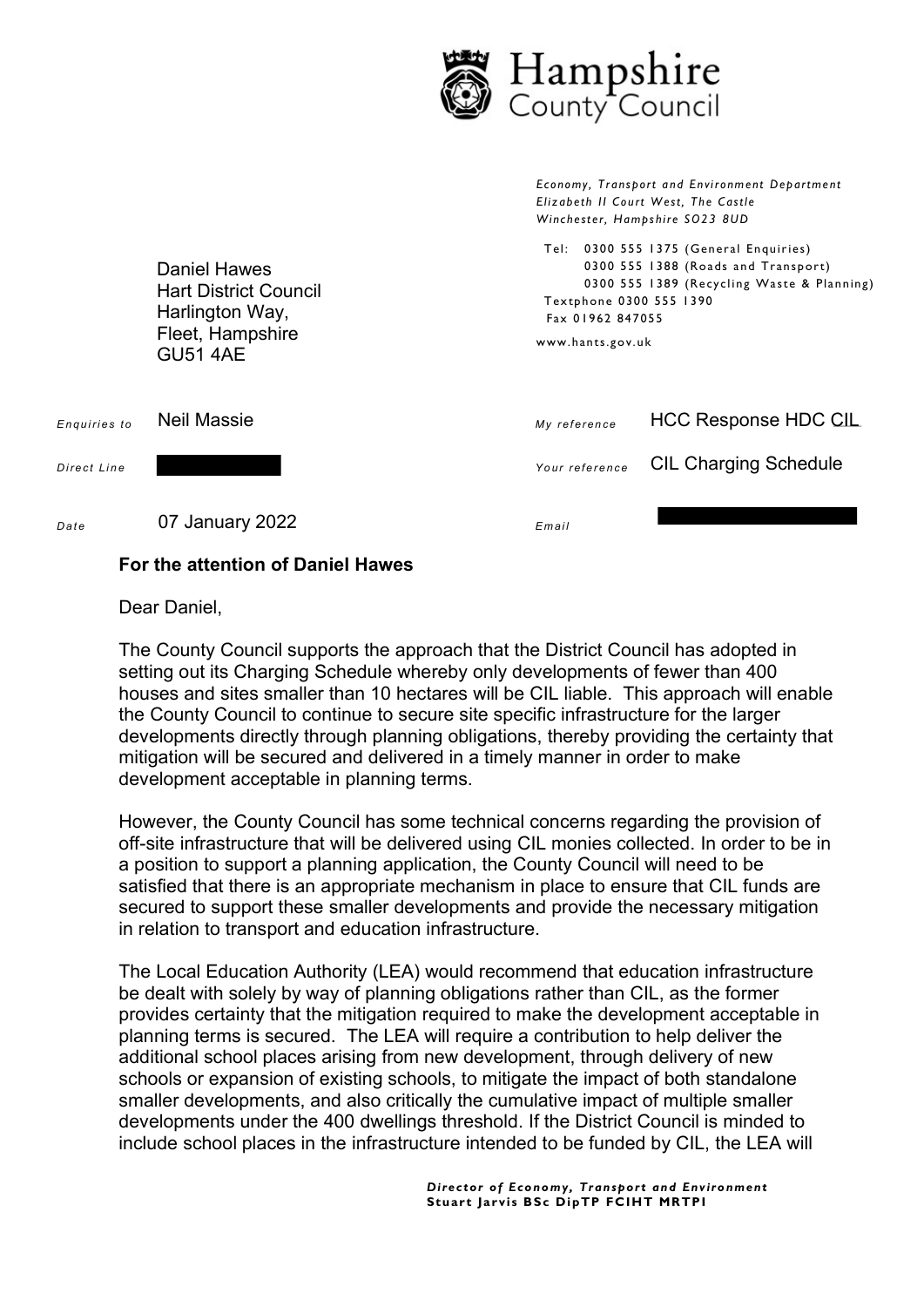need to be satisfied that the impact of the development upon school places is properly mitigated at the point at which planning permission is issued.

It is important to note from the Local Highway Authority (LHA) perspective that development of fewer than 400 dwellings may require highway improvements to make the development acceptable in planning terms. Such improvements will need to be secured by planning condition or obligation and delivered by the developer by way of a section 278 agreement, regardless of any CIL requirements. The LHA would also need to be satisfied that the wider impact of developments fewer than 400 homes on highways and transport is mitigated at the point at which planning permission is issued.

The County Council considers affordable housing to be an important issue and it is pleased to note that affordable housing (including affordable extra care) will be secured on site and through a section 106 planning obligation.

The County Council notes that Page 23 provides some useful definitions. The first refers to affordable within the definition, yet the second definition does not:

Housing for older people: this includes what was referred to in the SHMA as 'sheltered' and 'enhanced sheltered'. These terms included but did not distinguish between for rent and for sale tenure distinctions. In addition, the term 'enhanced sheltered' is now used by very few social landlords. Housing for older people incudes:

- Older people's housing for social/affordable rent, e.g. contemporary 'sheltered' housing.
- Older people's housing for sale, (typically referred to as retirement housing.

Housing for older people with care: this mirrors the term 'extra care housing' used in the SHMA, but it does not distinguish between for rent and for sale tenure distinctions. In the private market, the term 'extra care housing' is almost never used, this term being used primarily by social landlords. Housing with care includes:

- Extra care housing for rent.
- Housing with care for sale/shared ownership. These are sometimes referred to as retirement villages (where it may or may not have an onsite care home).

The County Council recommends that the second definition (Housing for older people with care) be amended to include affordable within it for consistency (suggested text could be affordable/social rent or affordable shared ownership) so there is a clear read across to appendix 1 of the document.

I trust that these comments are of assistance to you. If you wish to discuss any of the comments raised, please do not hesitate to contact my colleague Neil Massie on 0370 779 2113 who is providing a coordinating role for the County Council on this project.